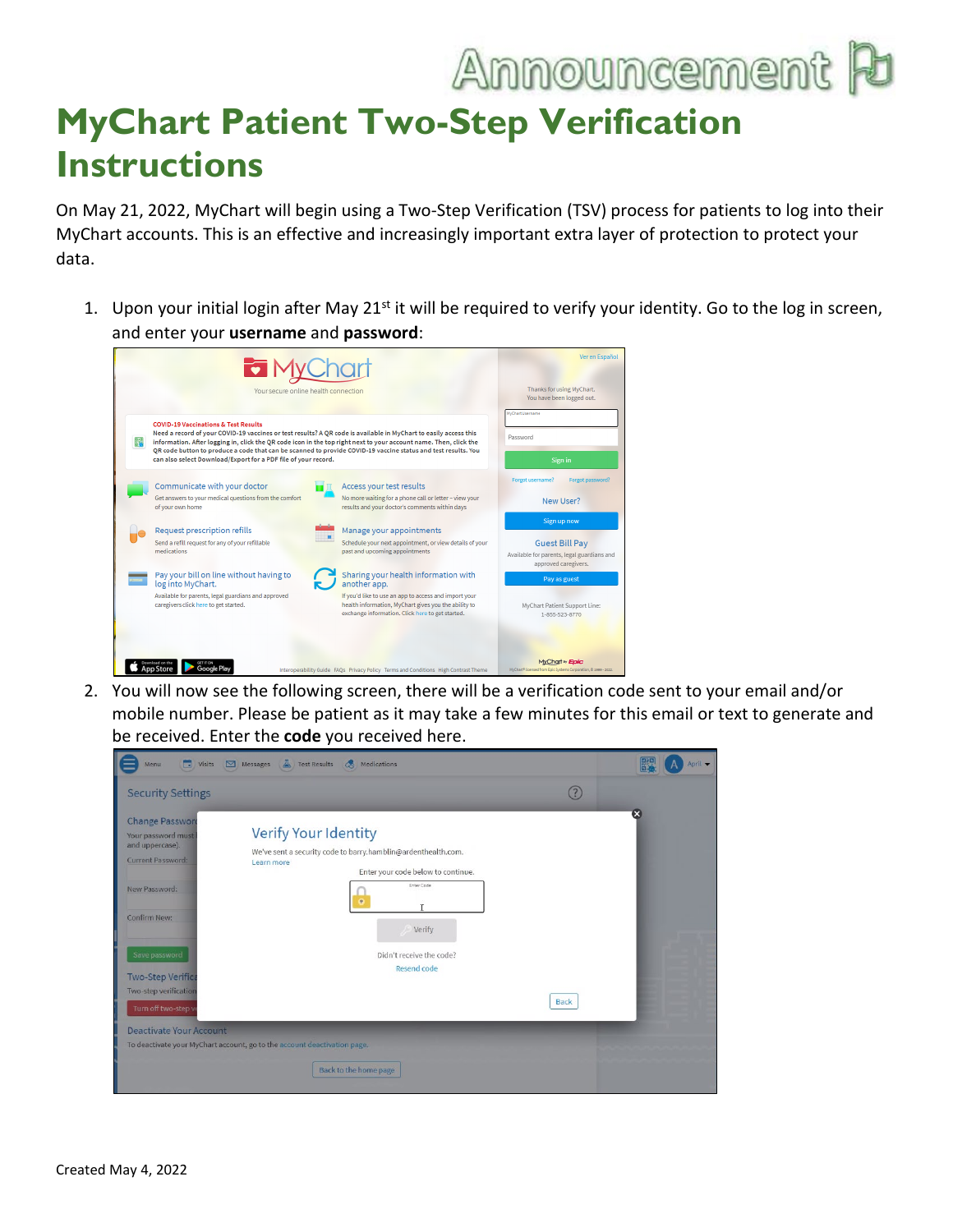**IMPORTANT:** You will follow these steps every login to MyChart unless you **choose** to turn off the Two-Step Verification. See next steps.

## **If you choose to turn off Two-Step Verification follow the below steps:**

- 1. Log into your MyChart account, select the menu button and type the word **"Two"** in the search bar as show below:
- 2. Click **Security Settings**.



3. Select "**Turn off two-step verification**" button.

| <b>Security Settings</b>                                                                                                                                   |  |
|------------------------------------------------------------------------------------------------------------------------------------------------------------|--|
| <b>Change Password</b>                                                                                                                                     |  |
| Your password must be different than your MyChart Username. For increased security, use a combination of numbers and letters<br>(lowercase and uppercase). |  |
| Current Password:                                                                                                                                          |  |
| New Password:                                                                                                                                              |  |
| Confirm New:                                                                                                                                               |  |
| Save password                                                                                                                                              |  |
| <b>Two-Step Verification Settings</b>                                                                                                                      |  |
| Two-step verification is an additional level of security to help keep your account secure-even if someone has your password.                               |  |
| Turn off two-step verification                                                                                                                             |  |
| <b>Deactivate Your Account</b>                                                                                                                             |  |
| To deactivate your MyChart account, go to the account deactivation page.                                                                                   |  |
|                                                                                                                                                            |  |

4. Enter your **MyChart password** and click "**Continue**."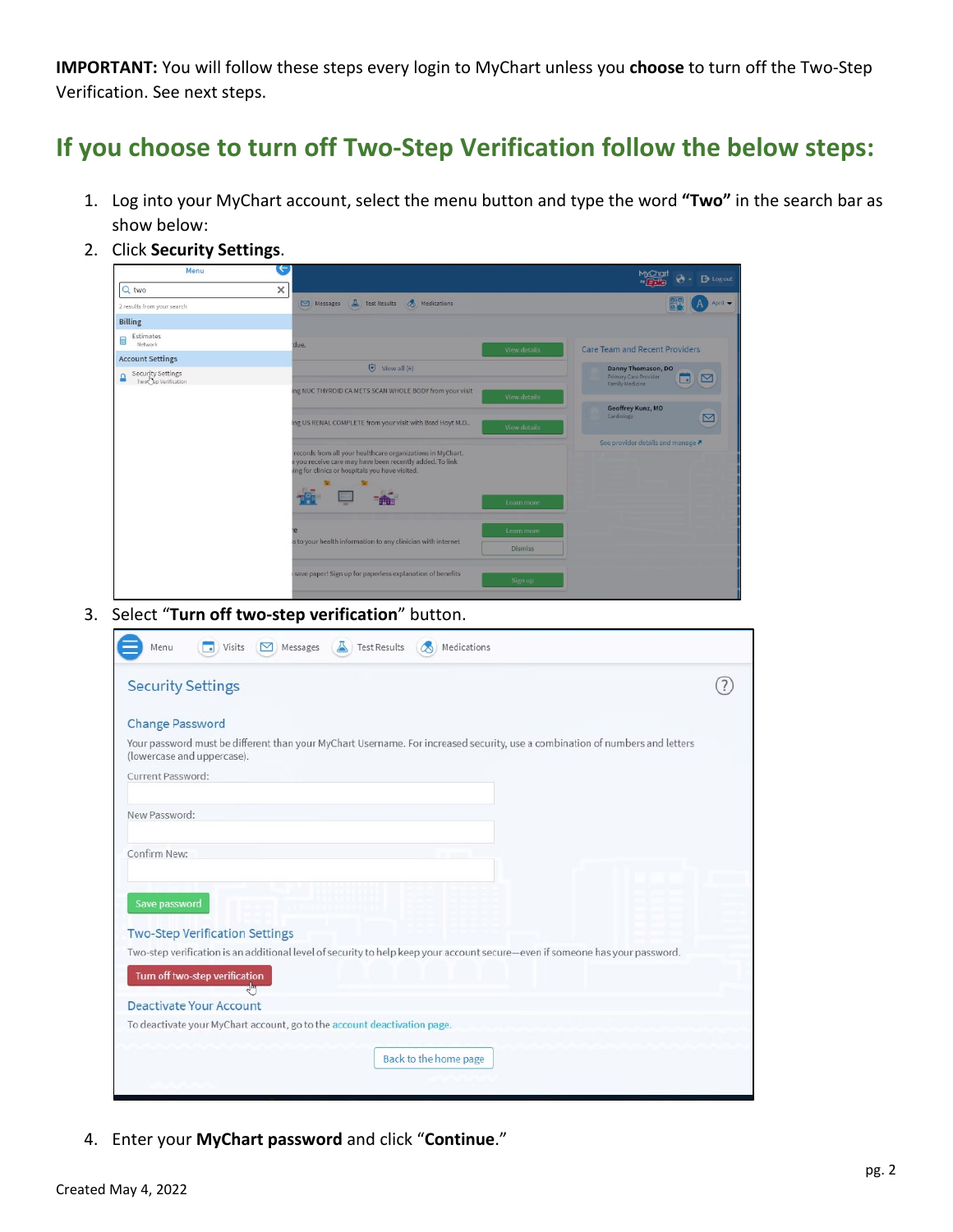| œ<br>Visits<br>Menu            | A.<br><b>Test Results</b><br><b>B</b><br>Medications<br>Messages                                                                                                          | April v |
|--------------------------------|---------------------------------------------------------------------------------------------------------------------------------------------------------------------------|---------|
| <b>Security Settings</b>       |                                                                                                                                                                           |         |
| <b>Change Password</b>         |                                                                                                                                                                           |         |
| and uppercase).                | Your password must be different than your MyChart Username. For increased security, use a combination of numbers and letters (lowercase                                   |         |
| Current Password:              | Verify Your Identity                                                                                                                                                      | ×       |
| New Password:                  | Two-step verification adds an additional layer of security to your account. If you still wish to<br>disable two-step verification, begin by entering your password below. |         |
| Confirm New:                   | Password                                                                                                                                                                  |         |
| Save password                  | Continue<br>Cancel                                                                                                                                                        |         |
| <b>Two-Step Verifica</b>       | Two-step verification is an additional level of security to help keep your account secure—even if someone has your password.                                              |         |
| Turn off two-step verification |                                                                                                                                                                           |         |
| <b>Deactivate Your Account</b> |                                                                                                                                                                           |         |
|                                | To deactivate your MyChart account, go to the account deactivation page.                                                                                                  |         |
|                                | Back to the home page                                                                                                                                                     |         |

5. Next, you will be asked to provide a code that will be sent separately to your phone or email account.

| <b>D</b> Visits<br>Menu                                                                                                                                                                                                   | Messages A Test Results<br><b>&amp;</b> Medications                                                                                                                                                          |             | April -                 |
|---------------------------------------------------------------------------------------------------------------------------------------------------------------------------------------------------------------------------|--------------------------------------------------------------------------------------------------------------------------------------------------------------------------------------------------------------|-------------|-------------------------|
| <b>Security Settings</b>                                                                                                                                                                                                  |                                                                                                                                                                                                              |             |                         |
| <b>Change Password</b><br>Your password must<br>and uppercase).<br>Current Password:<br>New Password:<br><b>Confirm New:</b><br>Save password<br><b>Two-Step Verifica</b><br>Two-step verification<br>Turn off two-step v | Verify Your Identity<br>We've sent a security code to barry.hamblin@ardenthealth.com.<br>Learn more<br>Enter your code below to continue.<br>Enter Code<br>Verify<br>Didn't receive the code?<br>Resend code | <b>Back</b> | $\overline{\mathbf{x}}$ |
| <b>Deactivate Your Account</b>                                                                                                                                                                                            | To deactivate your MyChart account, go to the account deactivation page.                                                                                                                                     |             |                         |
|                                                                                                                                                                                                                           | Back to the home page                                                                                                                                                                                        |             |                         |